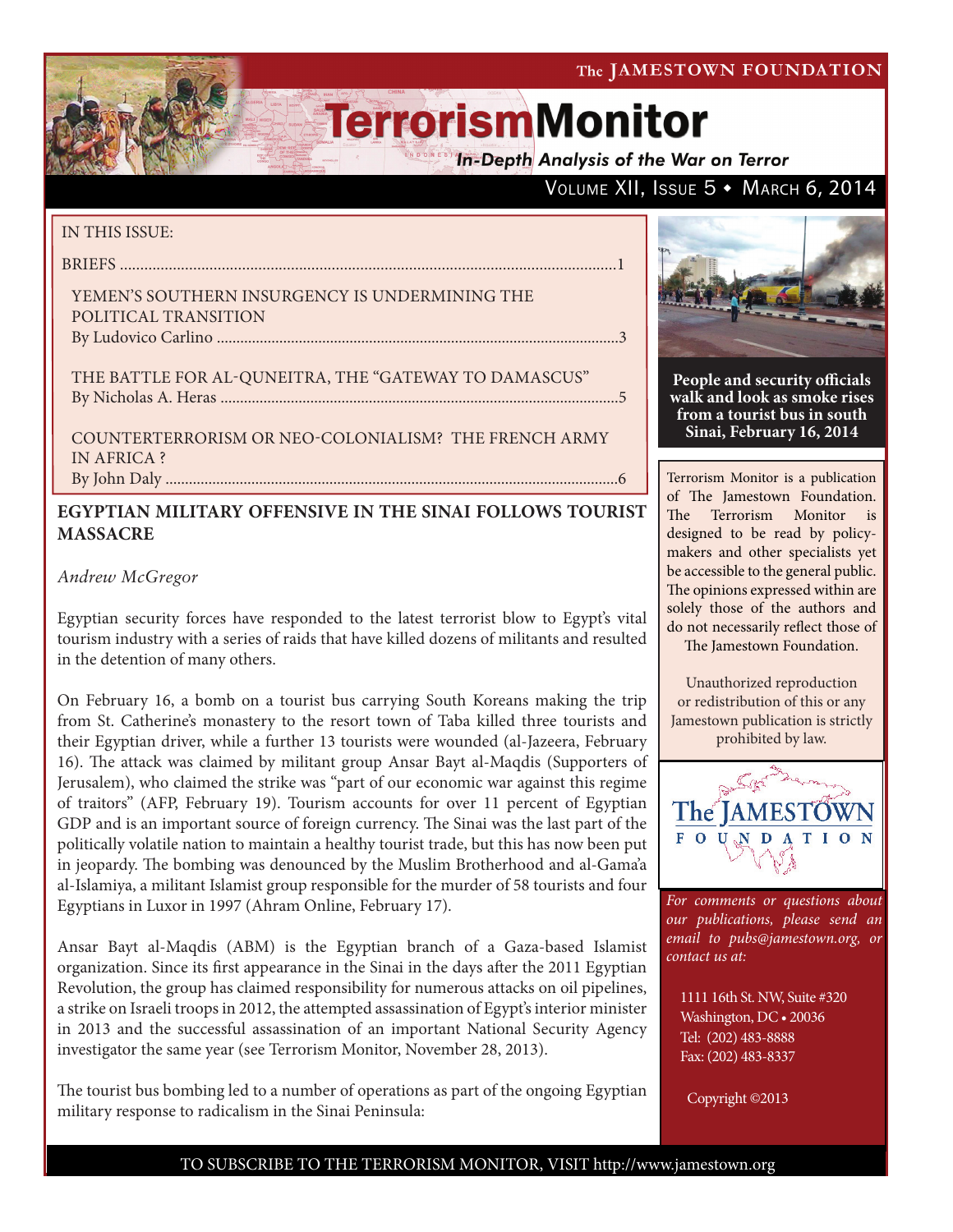# TerrorismMonitor Volume XII • Issue 5 • March 6, 2014

- During the night of February 19, Egyptian Army helicopter gunships used missiles to attack houses suspected to harbor militants in the Shaykh Zuwayad area, killing at least ten people (AP, February 20).
- On February 28, the Egyptian Second Field Army (responsible for the Sinai) reported killing six militants (including an alleged member of Ansar Bayt al-Maqdis) and the arrest of 14 others (Egypt State Information Service, February 28).
- On March 1, the armed forces reported ten extremists killed and ten others wounded in the Northern Sinai communities of al-Arish, Shaykh Zuwaya and Rafah (*Aswat Masriya* [Cairo], March 1).

The military also continues to demolish tunnels to Gaza in the border town of Rafah.

Militants in the Sinai also continue to attack another sector of the Egyptian economy – gas exports to Jordan. The gas pipeline running through northern Sinai was blown up south of al-Arish for the fourth time this year on February 25 (al-Arabiya, February 26). Most of the bombings of the pipeline (which brought an end to gas exports to Israel in 2012) have been claimed by Ansar al-Maqdis.

# **AL-QAEDA RESPONDS TO SECTARIAN CLASHES IN THE CENTRAL AFRICAN REPUBLIC**

### *Andrew McGregor*

In a statement entitled "Central African Tragedy… Between Crusader Deceit and Muslim Betrayal," al-Qaeda in the Islamic Maghreb (AQIM) has taken note of the ongoing reprisals against Muslims in the Central African Republic (CAR) being carried out by Christian "anti-balaka" militias, referring to the attacks as "a new episode in the series of spiteful crusades against Islam and its people." [1] Over 15,000 Muslim civilians live in improvised camps where they are surrounded by armed militias intent on killing them for their alleged support of the largely Muslim Séléka rebel movement that briefly seized power last year (Reuters, February 25).

AQIM describes the international peacekeeping forces being sent to the CAR as arriving "only to increase the suffering of Muslims." France comes in for special attention as "a malevolent colonial crusader… [that] continues to play the role of guardian of the African continent" while fueling conflict and looting wealth "in order to preserve their interests and satisfy their arrogant whims." AQIM concludes by warning France: "Your crimes will not go unpunished and the war between us and you continues."

The Islamist movement also condemns the "shameful silence" of the Islamic community, "a nation of one billion." Noting that some conflicts involving Muslims gain the attention of the Muslim world while others do not, AQIM asks: "Why differentiate between a persecutor and a persecutor and a tragedy and a tragedy?"

The African Union peacekeeping mission in the CAR, the Mission internationale de soutien à la Centrafrique sous conduite africaine (MISCA), has some 6,000 troops from Chad, Congo Brazzaville, Cameroon, Burundi, Rwanda and the Democratic Republic of the Congo (DRC). There are an additional 600 police officers from the same countries engaged in training local police forces. Part of MISCA's difficulty in restoring order to the CAR lies in the fact that the mission is trusted by neither the ex-Séléka rebels nor the antibalaka militias. It has already become clear that the combined forces of the 2,000-man French deployment (locally referred to as "Sangaris" after the name of the French operation in the CAR) and MISCA are far from sufficient to restore order and security in a large nation with little infrastructure or road systems.

MISCA raided the Boy Rab quarter of Bangui, a base for anti-balaka militias, on February 15, detaining a number of important militia leaders, including Lieutenant Konaté and Lieutenant Ganagi Hervé. Another important anti-balaka leader, Patrice Edouard Ngaissona, managed to evade the operation, though arms and ammunition were recovered from his home (RFI, February 15). The detainees attempted to escape Bangui prison on February 23, but were foiled by alert Rwandan MISCA guards (AFP, February 24).

The anti-balaka militias are reported to be divided over the CAR's future political direction. One faction continues to call for the return of deposed president François Bozizé, while a more moderate faction is seeking to lower the intensity of the conflict and to cooperate with the new government of interim-president Catherine Samba-Panza (RFI, February 16). The anti-balaka rebels depend heavily on charms and amulets designed to ward off bullets and other threats.

Many residents of the CAR view the Chadians as biased towards the republic's Muslims, who are often referred to by the Christian population as "Chadians" regardless of their origins. The arrival in Bangui of the projected EU force of 1,000 troops with heavy equipment is still believed to be a month away. The formation of a planned UN force of 10,000 peacekeepers (which would probably absorb most of MISCA) is opposed by Chad and is likely still six months away from materializing (VOA, March 3).

Chad traditionally regards the CAR region as its traditional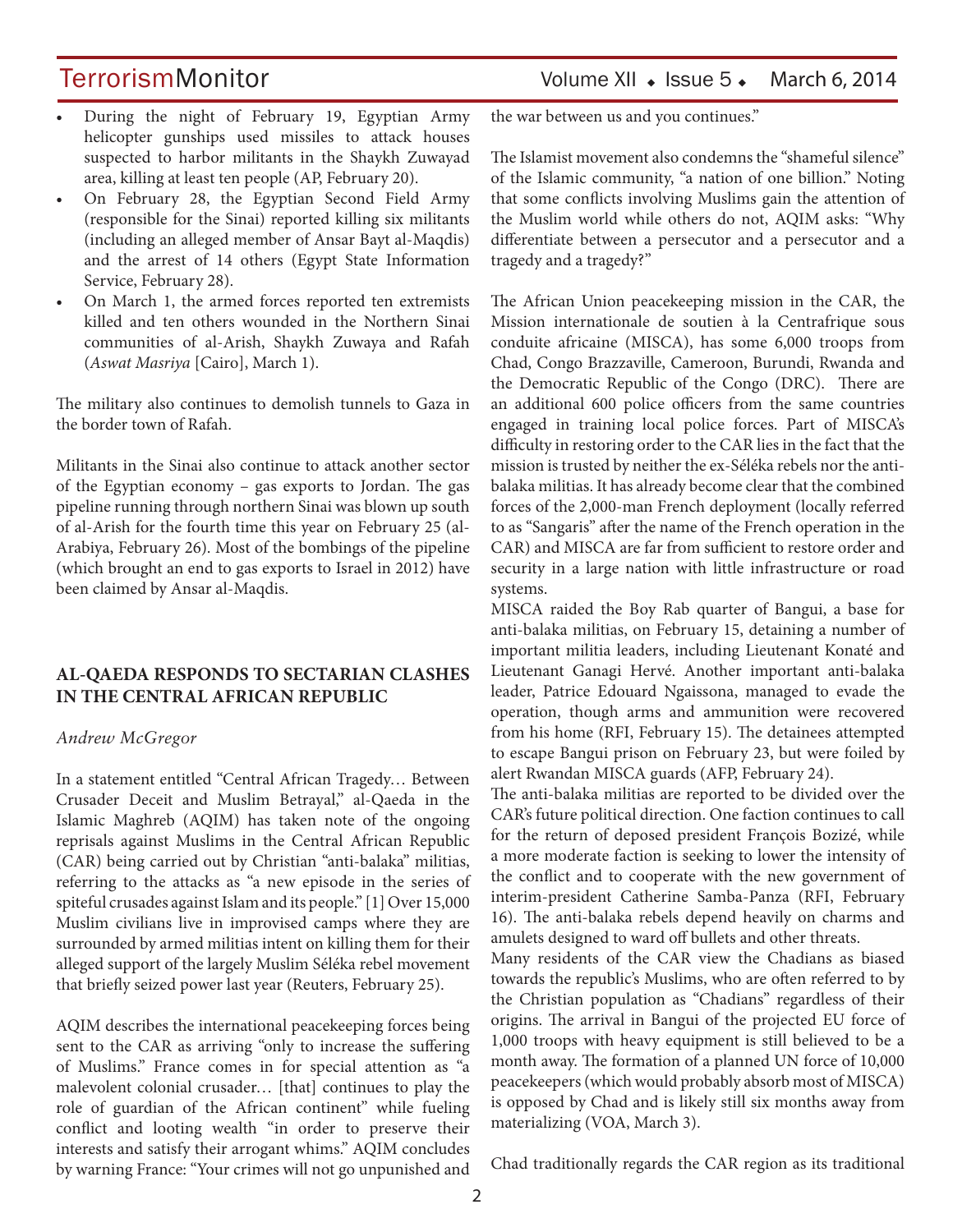backyard, dating back to the days when the Sultanate of Wadai (in present-day eastern Chad) used the region as a source of wealth in the form of slaves, ivory and other goods. In more recent years, Chadians have figured in the CAR as traders, mercenaries and even presidential bodyguards. N'Djamena's influence on CAR politics is considerable and growing, considering Chad's expanding and oil-financed military might. Most of Chad's oil production is in the south of the country, just north of the unstable CAR.

Both the EU and the UN are calling on Turkey to contribute to the EU deployment, with the UN secretary-general even making a personal call to Turkish prime minister Recep Tayyip Erdogan for assistance. The likelihood of such a commitment is, however, still uncertain, as Ankara is consumed externally with the Syrian crisis and internally by a corruption scandal and approaching elections (*Today's Zaman* [Istanbul], March 2). Turkey is, moreover, heavily involved in the reconstruction of Somalia and may be wary of adding a military role in an unfamiliar area.

French forces currently deployed to the CAR include Alpine troops of the 27th Mountain Infantry Brigade, some of whom are specialists in urban warfare, and troops of the 8th Régiment de Parachutistes d'Infanterie de Marine (8e RPIMa), an airborne unit with experience in French Indo-China, Algeria, Chad and Afghanistan.

The French intervention in the CAR is not the first in that nation's post-independence period; in September 1979, units from the Service de Documentation Extérieure et de Contre-Espionnage (SDECE - France's external intelligence service until reorganization in 1982) and the 1st RPIMa seized Bangui's airport, allowing transports carrying 300 troops to land with the purpose of replacing "Emperor" Jean-Bédel Bokassa with a new president, David Dacko, who helpfully arrived with the French troops.

### **Notes**

1. Al-Qaeda in the Islamic Maghreb, "Central African Tragedy… Between Crusader Deceit and Muslim Betrayal," February 26, 2014, https://www.ansar1.info/showthread. php?t=47761.

Volume XII  $\bullet$  Issue 5  $\bullet$  March 6, 2014

# **Yemen's Southern Insurgency is Undermining the Political Transition**

## *Ludovico Carlino*

Yemen's political transition reached a new turning point on February 10, when President Abd Rabbu Mansour Hadi formally approved the transformation of the country into a six region federal union (*Yemen Times*, February 10). The move was partially built on the recommendations promoted by the National Dialogue Conference (NDC), the year-long forum in which Yemeni political parties and factions were tasked with drawing a new political and administrative system for the country as the center-piece of the Yemen transitional mechanism. The new legislation is intended to divide Yemen into regions that reflect longstanding historical identities as well as to address the enduring grievances that still endanger its cohesion, especially the southern provinces' request for greater autonomy, while preserving the country's unity at the same time. The six regions solution, which was preferred to the other option on the table consisting of one northern region and one southern region, has nonetheless been highly contentious. The Yemeni Socialist Party (YSP - deeply rooted in the South), the Yemen Islamic Clerics Commission, the Salafist al-Rashad Party and the Houthi movement rejected the decision, although the YSP ended up signing the final document (*Yemen Times*, February 13; al-Tagheer [Aden], February 11). The strongest opposition to the federal system, however, came from the hard-line factions of the fractious Southern Movement (al-Harakat al-Janubiyya, also known as Hirak), which have opposed the political roadmap from its early stages, remaining inflexible in their call for a complete secession from the North (*National Yemen*, February 16; Aden Now, February 17).

Hirak is an amorphous umbrella group that includes several southern factions that generally agree on the need for greater autonomy for the South but differ on the shape of it and on the process to achieve it (see Terrorism Monitor, February 7, 2013). While the bulk of the Southern Movement remains committed to peaceful tactics and regular demonstrations in opposition to the central government, marginal segments of the movement started to adopt a more confrontational stance against the state two years ago, calling openly for secession. In 2011 and 2012, a number of low-profile incidents targeting security checkpoints and government buildings in Abyan and Aden were attributed to gunmen loosely affiliated with Hirak, although too often these episodes become indistinguishable from the attacks carried out by jihadist militants active in the area. From early 2013,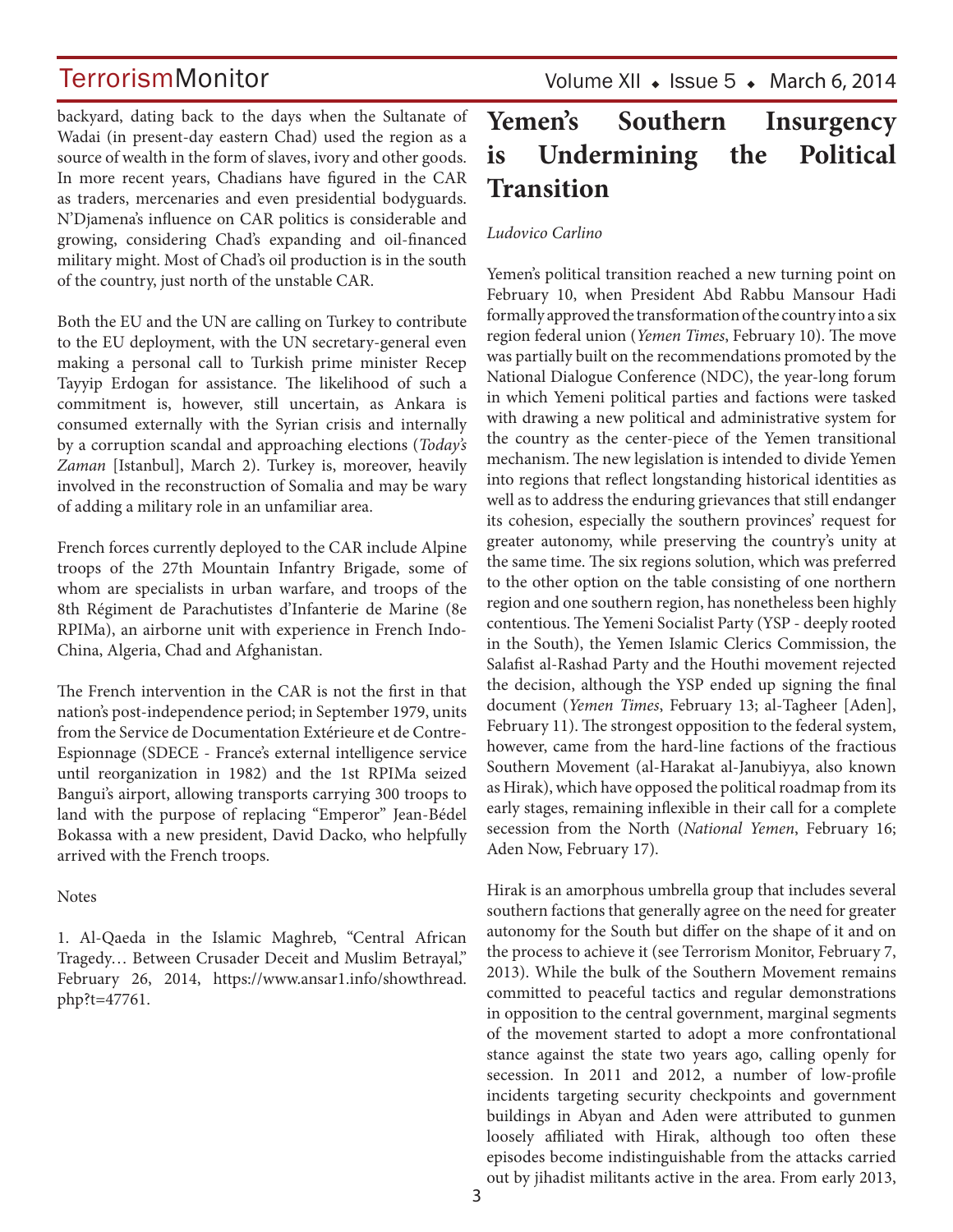TerrorismMonitor Volume XII • Issue 5 • March 6, 2014

however, a different trend began to materialize. Not only did a growing number of militant factions start to emerge and claim responsibility for their attacks, but this militant segment has also shown a strong intent to challenge the state's authority in the South by mounting attacks and using tactics previously unseen in the past.

This low-intensity conflict currently has its main flashpoints in al-Daleh, Lahij, Abyan and Aden – the provinces that will constitute one of the two southern regions of the new administrative division – and Shabwa. The militant push gained traction last December, when a tank of the Army's 33rd Brigade shelled a funeral tent in al-Daleh, killing 15 civilians (Yemen Today, December 27, 2013).

The funeral procession was mourning a Hirak activist killed when secessionists attempted to storm a governorate building to hoist the flag of the former South Yemen republic (al-Masdar Online, December 23, 2013). Although the 33rd Brigade said later that the attack was a mistake and the government opened a formal inquiry on the incident, the episode played well in southern characterizations of the Army as a "northern occupation force" (SabaNews [Sana'a], December 27, 2013; *al-Sahwa* [Aden], January 3). Rallies in support of people in al-Daleh quickly spread across many southern cities, while the chances of a non-violent settlement collapsed when troops from the 33rd Brigade opened fire on demonstrators in al-Daleh on December 28, 2013 killing two (*al-Daleh News*, December 28, 2013). Tensions escalated in al-Daleh throughout January as a militant faction called the "Armed Resistance in al-Daleh" took control of several government offices, stormed the security compound in the city and on two occasions ambushed Army units, kidnapping seven soldiers (al-Motamar, January 12; Yemen Today, January 25; *Yemen Times*, February 20). The group also attacked the Jarbhan Army base in the Sanah district of al-Daleh with mortar fire and RGPs and tried to target (without success) a government compound in al-Daleh city with a car bomb (al-Motamar, January 29; 26September.net, February 2). After a deadly February 18 confrontation in al-Daleh between security forces and Southern militants left 13 people dead and 30 injured, gunmen with RPGs ambushed an army convoy in Mafraq, killing six soldiers and kidnapping 12 others (SabaNews, February 18; Aden TV, February 19). Responsibility for the attack was claimed a few days later by a group called the "Southern National Resistance," which threatened further attacks and called on the government to withdraw the 33rd Brigade from the province (Aden News Agency, February 20; Adenalghad.net, February 21).

of the fighting, clashes and attacks against security forces are also occurring on a weekly basis also in Shabwa, Aden, Abyan and Lahij. The seizure near al-Hawta (capital of Lahij governorate) of a large quantity of IEDs, detonators and landmines that, according to the army, belonged to Southern militants, represented a further indicator of the seriousness of the situation (Barakish.net, February 17). Attacks have not been limited to military targets; the "Southern Resistance in Shabwa" claimed responsibility for an assault on a security unit guarding a gas pipeline in Shabwa (Aden TV, February 21). However, the growth of armed separatist movements in many places in Southern Yemen calling themselves the "Southern Resistance," represent the strongest display of this trend. Various accounts tie these movements to Ali Salem al-Beidh, the former general secretary of the Yemen Socialist Party and the strongest voice calling for secession within the Southern Movement (Akhbaralyom.net, January 24, Aden News Agency, February 2; *Aden al-Ghad*, February 4). His recent call for an armed struggle against the central government found the support of several of Hirak's armed wings, most notably the Brigades of the Popular Resistance for the Liberation and the Independence of the South in al-Dalhe, Abyan, Aden and Shabwa (Akhbaralyom.net, January 24). Also close to al-Beidh is the National Front for the Liberation and Independence of the South, a new entity led by Shaykh Ahmad Bamuallim recently established in Lahij with the aim of coordinating the different southern factions (Aden Live TV, February 17).

While the gradual radicalization of segments of the Southern Movement might be partially a consequence of the questionable conduct of some Army Brigades in the South (especially in al-Daleh), the risk of an open southern insurgency against the central government is no longer a remote prospect. As the government will likely remain resolute in rejecting any Hirak request different from the six regions solution, tensions have the potential to worsen and even jeopardize the Yemeni political transition. The interplay in southern Yemen between demands for autonomy by local tribes and the security challenges posed by al-Qaeda in the Arabian Peninsula already constitutes an explosive mixture.

*Ludovico Carlino is a Ph.D. Candidate in the Department of International Politics at the University of Reading, specializing in al-Qaeda and its affiliated movements.*

Besides the ongoing violence in al-Daleh, which over the past two months has claimed dozens of lives on both sides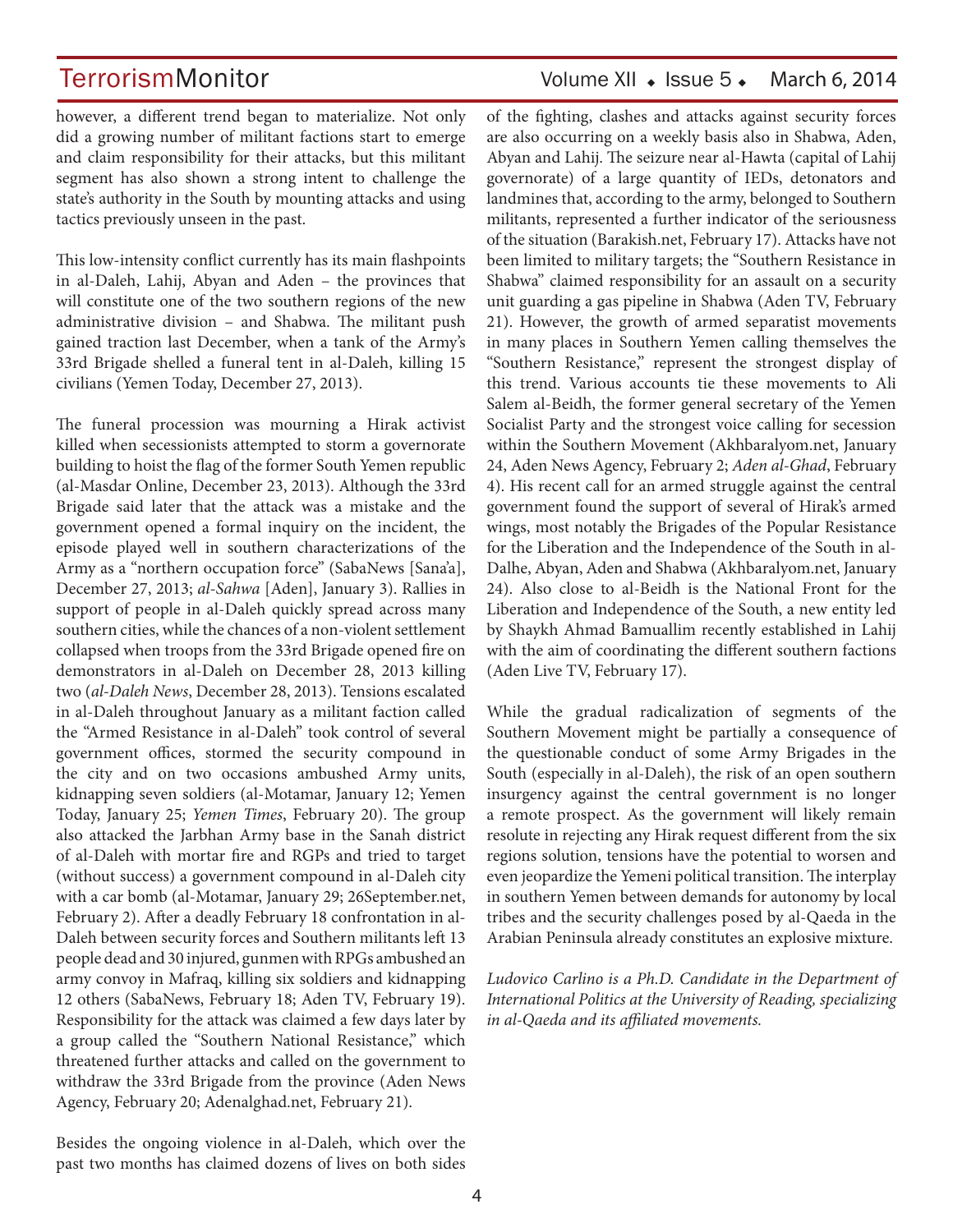# **The Battle for al-Quneitra, the "Gateway to Damascus"**

### *Nicholas A. Heras*

Syria's southwestern al-Quneitra governorate, bordering the Israeli-controlled Golan Heights and the UN administered demilitarized zone, is an active area of conflict between the armed opposition and forces loyal to the Assad regime. In addition to the geo-political significance of al-Quneitra, the governorate is important to the Assad government because it is geographically situated 70 kilometers from Damascus, linking both the Syrian military and the armed opposition to the highly-contested battle fronts in Damascus' eastern and southern suburbs and in the southern Dera'a governorate, a region of strong armed opposition along the Syrian-Jordanian border. The Syrian armed opposition estimates that it controls 80 percent of al-Quneitra governorate, particularly the southern districts of the province bordering northern Dera'a governorate (*al-Safir* [Beirut], February 26).

Al-Quneitra was an area of major fighting in May 2013, when the short-lived Free Syrian Army (FSA) seizure of the Quneitra crossing on the Syrian-Israeli border led to the deployment of Syrian armor to retake the border post and dislodge opposition fighters from the area (*Times of Israel*  [Jerusalem], June 6, 2013). It is reported that the Syrian military's deployment in the demilitarized zone led to a series of strongly-worded and threatening communiqués from the Israeli government concerning the intentions of the Syrian military in the area (*Haaretz* [Tel Aviv], August 6, 2013).

Two recent initiatives of the FSA Supreme Military Council (FSA-SMC) and allied armed opposition groups have placed increased attention on al-Quneitra. The first of these events was the February 16 announcement that the FSA-SMC has replaced its former leader, Brigadier General Salim Idris, with Brigadier General Abdel Illah al-Bashir, a defected Syrian army officer from al-Quneitra who is the commander of the FSA-SMC's al-Quneitra front and a member of the important southern Syrian al-Nu'ami tribe (Reuters, February 16). Members of the tribe in al-Quneitra are reported to be among the strongest supporters of General al-Bashir (*al-Akhbar* [Beirut], February 17).

It is reported that this change of leadership within the FSA-SMC was prompted by the organization's desire to reemphasize the FSA's strength in Syria's southern governorates (Reuters, February 16). A senior FSA commander, Brigadier General Abdullah al-Qarazi, referred to the strategy behind his organization's renewed focus on southern Syria by stating:

# Volume XII  $\bullet$  Issue 5  $\bullet$  March 6, 2014

"Dera'a province is the gateway to Damascus. The battle for Damascus starts from here" (AFP, February 18). Related to the FSA's renewed focus on southern Syria is the February 14 announcement of the creation of the Southern Front by a coalition of 49 armed opposition groups, the majority of which are active in Dera'a, al-Quneitra, al-Suweida and Reef Damascus governorates. The constituent armed groups of Jabhat al-Janoubiya, most of which are affiliated or allied with the FSA, claim to number 30,000 fighters. The movement currently maintains a loosely organized command structure that provides freedom for its constituent armed groups' leaders to act independently:

We are the voice of moderation and [a] strong shield for the Syrian people… to liberate Syria from the dictatorship of Assad and from extremism… to defend the right of the Syrian people to choose a representative government… we work toward the formation of a government that truly represents the people, that respects minorities and that ensures and respects the rights and beliefs of all Syrians, without ethnic or religious discrimination. [1]

Several Islamist armed opposition groups that are not formally associated with FSA or its partner, the opposition civilian political organization the Syrian National Coalition (SNC), have been as active as the FSA in the fighting for control of al-Quneitra governorate. Of these groups, one of the most prominent is Harakat Ahrar al-Sham al-Islamiya (Islamic Movement of the Free Ones of the Levant), part of the Jabhat al-Islamiya (JI - Islamic Front; for more information on Harakat Ahrar al-Sham and the JI, see Terrorism Monitor, April 4, 2013; MLM Briefs, November, 2013). The militant Salafist group has launched a series of campaigns in southern al-Quneitra governorate and the Izra district of northwestern Dera'a governorate, particularly in and around the villages of al-Hijah, Ain al-Tineh and Sweisa, located near the heavily-contested Dera'a towns of Jasim and Nawa. Campaigns launched by Harakat Ahrar al-Sham al-Islamiya in this region of Syria include November 2013's *Ma'rakat Fajr Tawhid* (Dawn of Holy Unity Battle) and the ongoing *Ma'rakat Fajr al-R'abiah* (Dawn of Spring Battle), which the group has promoted heavily via social media outlets. [2] Harakat Ahrar al-Sham al-Islamiya's offensive in southeastern al-Quneitra has succeeded in seizing Syrian military equipment, including small arms, ammunition and military vehicles. [3]

Harakat Ahrar al-Sham al-Islamiya's militant Salafist ally and al-Qaeda affiliate Jabhat al-Nusra (JN-Victory Front) has also been actively involved in the fighting in southern al-Quneitra and northwestern Dera'a, particularly in and around Jasim and Nawa, where it has focused on taking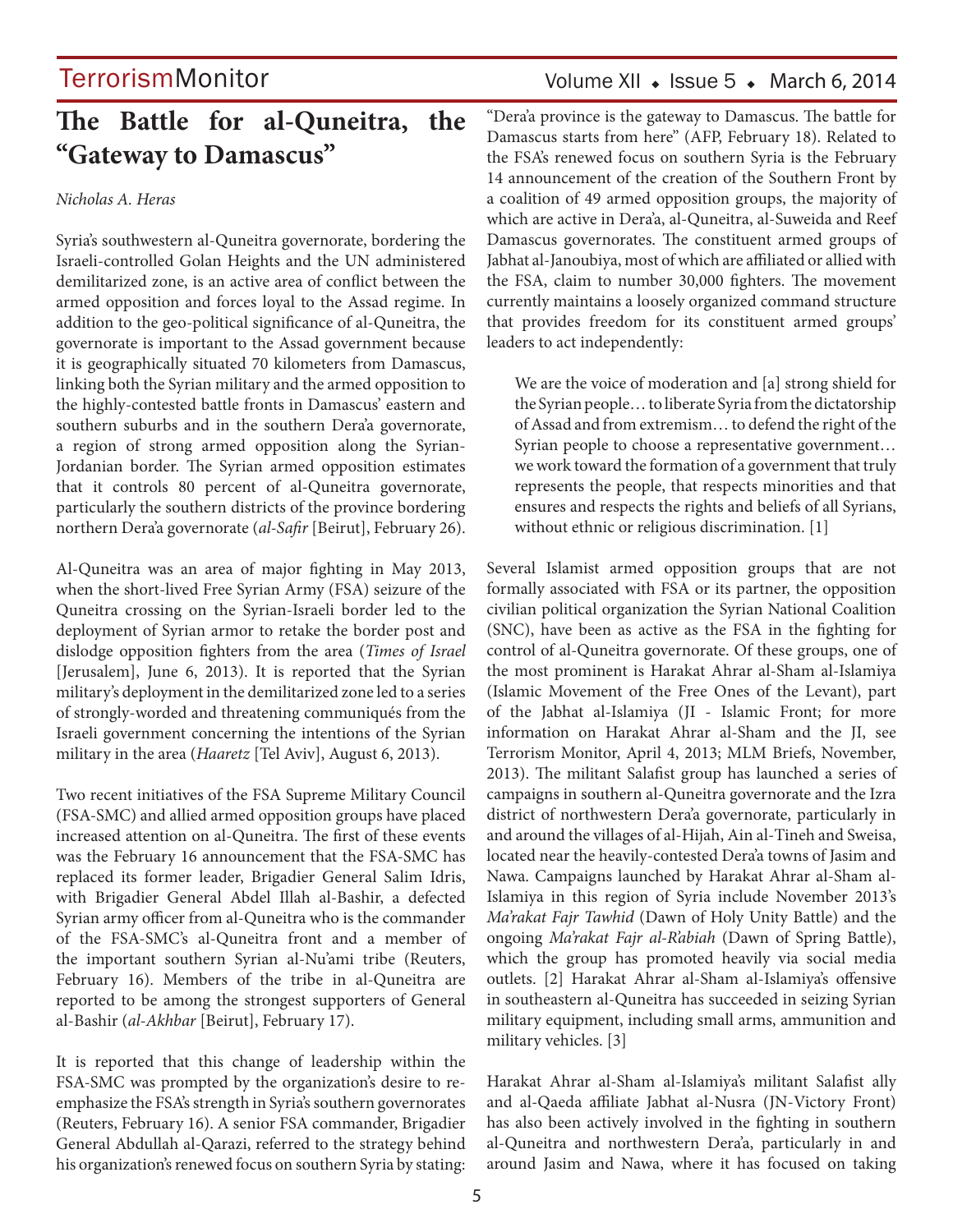control of the local Jasim-Nawa highway to relieve the Syrian military siege of the town. [4] The Assad government has highlighted JN's involvement in the fighting in this region, asserting that fighters from JN attacked and killed eight civilians in the pro-Assad village of al-Duweiya al-Saghra in al-Quneitra (SANA [Damascus], February 13).

The ongoing offensives launched by Harakat Ahrar al-Sham al-Islamiya and JN in this region are being conducted simultaneously with another armed opposition campaign named *Ma'rakat Fajr Tawhid 2* (Dawn of Holy Unity Battle 2), which is being waged by a coalition of Islamist armed opposition groups led by the suburban Damascus and al-Quneitra-based organization Alwiya al-Furqan (The Criterion Brigades; for more information on Alwiya al-Furqan see MLM Briefs, March 2013).

Fajr Tawhid 2 is the continuation of a November 2013 armed opposition campaign named *Ma'rakat al-Safat* (Battle of the Ranks) and led by Alwiya al-Furqan that is attempting to cut off the north-south Damascus-Quneitra highway by attacking Syrian military outposts and checkpoints along the road (Sham Times [Damascus], November 13, 2013; al-Dorar al-Shamiyya [Damascus], February 9). [5]

The fighting for al-Quneitra, particularly in the southern districts of the governorate, is a strategic battle that both the al-Assad government and the Syrian armed opposition are likely to continue to wage into the foreseeable future.

Al-Quneitra's strategic position between the armed opposition controlled southern and central districts of Dera'a governorate and the battlefields of suburban Damascus make it a necessary region for both the government and the Syrian opposition to control. Although there is renewed FSA attention to the southern front, including al-Quneitra, the active presence of potentially competing, non-FSA Islamist and militant Salafist-led campaigns in the fighting for the governorate is likely to complicate rebel efforts to coordinate a cohesive response to renewed Syrian military attacks and pressure in al-Quneitra and northern Dera'a governorates.

*Nicholas A. Heras is an independent analyst and consultant on Middle East issues and a former David L. Boren Fellow.*

**Notes** 

1. "49 Factions Declare the 'Southern Front' in 5 Governorates," Zaman al-Wasl [Damascus], February 13, 2014, https://www.zamanalwsl.net/news/46545.html.

2. "Harakat Ahrar al-Sham-Starting the Dawn of Holy Unity Battle," Harakat Ahrar al-Sham al-Islamiyya website,

# TerrorismMonitor Volume XII • Issue 5 • March 6, 2014

November 27, 2013, http://ahraralsham.net/?p=3953; "Harakat Ahrar al-Sham-Issuing the Dawn of Spring Battle-Liberate al-Quneitra Countryside," Islam Sham YouTube page, February 19, 2014, http://www.youtube.com/ watch?v=EdVpiHdScsw.

3. "Harakat Ahrar al-Sham- Liberates the Mechanized Company in the Sweisa District in the al-Quneitra Countryside," Ahrar News YouTube page, January 31, 2014, http://www.youtube.com/watch?v=ueZTUxDZjDQ.

4. "Beginning Battles in the Countryside of al-Quneitra to Open the Road to the Besieged City of Nawa," Jabhat al-Nusra's declaration posted on Moslim.org forum, February 26, 2014, http://www.moslm.org/vb/showthread. php?528657-%D8%AC%D8%A8%D9%87%D8%A9-%D8 %A7%D9%84%D9%86%D8%B5%D8%B1%D8%A9- %E2%80%93-%D8%A7%D9%86%D8%B7%D9%84%D 8%A7%D9%82-%D9%85%D8%B9%D8%A7%D8%B1%- D9%83-%D8%B1%D9%8A%D9%81-%D8%A7%D9 %84%D9%82%D9%86%D9%8A%D8%B7%D8%B1% D8%A9-%D9%84%D9%81%D8%AA%D8%AD-%D8 %A7%D9%84%D8%B7%D8%B1%D9%8A%D9%82- %D9%84%D9%85%D8%AF%D9%8A%D9%86%D8%A9- %D9%86%D9%88%D9%89-%D8%A7%D9%84%D9%85% D8%AD%D8%A7%D8%B5%D8%B1%D8%A9.

5. See the Alwiya al-Furqan YouTube page for frequently updated video footage of the Fajr Tawhid 2 Battle: http://www. youtube.com/channel/UCdiidS1jUkBqPFvwUPvUhFA/ videos?sort=dd&view=0&shelf\_id=1.

# **Counterterrorism or Neo-Colonialism? The French Army in Africa**

# *John Daly*

France has sent troops in the past year to two former African colonies, Mali and the Central African Republic (CAR). In Mali, the concern was an Islamist terrorist assault on the government, while in the Central African Republic there were fears that religious clashes between the country's Muslim and Christian populations could descend into genocide. France will maintain a presence in both nations for the foreseeable future, but French interventions in Africa date back over five decades. The major difference between then and now is that France is now working in cooperation with African Union troops and has received U.S. air support in Mali's Operation Serval.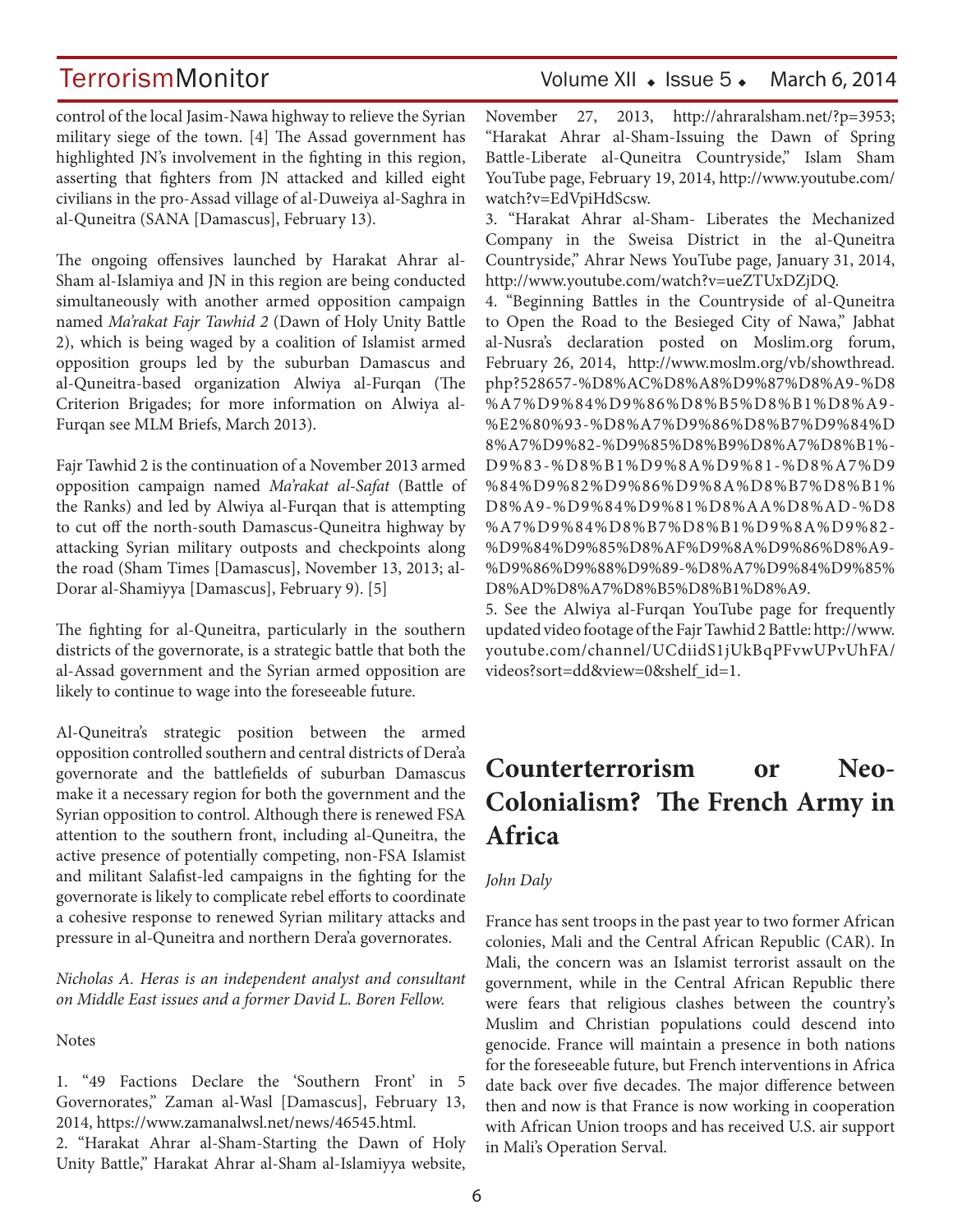# Volume XII  $\bullet$  Issue 5  $\bullet$  March 6, 2014

### **The Past as Prologue**

**The 1994 Genocide in Rwanda – A Turning Point**

At its height, France's African empire included most of the Sahara and Sahel region, large parts of West Africa (including several important ports), the Island of Madagascar and the strategic port of Djibouti at the southern entrance to the Red Sea.

The conclusion of World War II was the beginning of the end for most European colonial empires, as the conflict lethally weakened both the governments' political fortitude and their military capacities to withstand rising post-war Third World nationalist independence movements, many supported by the Communist bloc as "wars of liberation."

The watershed year for African independence was 1960, when 17 sub-Saharan nations, including 14 former French colonies, gained independence. However, Algeria, with its status as a department of France, had to endure a brutal guerrilla war against its French occupiers before finally gaining independence in July 1962. The last French colony in Africa, Djibouti, only gained independence in June 1877.

### **France – Still Influential in African Ex-Colonies**

Despite the independence of its former African colonies, France still wields a high degree of influence in sub-Saharan Africa. Economic considerations remain a major driver of French foreign policy in Africa. Over the past decade, France's share of African trade plummeted from 10 to 4.7 percent, while China's African market share soared to over 16 percent in 2011. [1] Reviving France's African trade is a key foreign policy element of the French government.

During African crises, France remains a prime source of diplomatic, financial and military support for African francophone nations. From 1960 to 2005, France launched 46 military operations in its former African colonies. [2] French military interventionism in its former African colonies has been a relatively consistent policy for 54 years and is supported by an extensive network of bilateral Franco-African defense and military assistance treaties. French military protection was extended to the francophone former Belgian colonies of Zaire (now the Democratic Republic of the Congo), Rwanda and Burundi in the mid-1970s. While many of the operations were portrayed as missions to protect French citizens or support legitimate governments against rebellions, Paris often sent military assistance contingent on a "legitimate" African leader's willingness to support French interests.

In 1993, Rwandan rebels rose against the government and France sent 600 troops in Operation Noroît to protect foreigners, though these troops were withdrawn by the end of the year. On April 8, 1994, in view of the deteriorating situation, France launched Operation Amaryllis in order to protect the evacuation of 1,500 residents, primarily Westerners. France's subsequent Operation Turquoise saved an estimated 10,000 to 17,000 lives, but it also helped Rwandans suspected of genocide flee the country, resulting in harsh media criticism and parliamentary inquiries, especially as France did not use its U.N. Security Council position to stop the killings while it was still possible. [3] The French embassy in London stated that "France acted not only in order to prevent the tragedy, but also to mobilize the international community to come to the aid of the genocide victims." [4] The allegations of inaction contributing to the Rwandan slaughter increased French determination not to allow similar events in former French and Belgian colonies in the future.

### **French Peacekeeping Operations**

Roughly 12,000 French troops are currently engaged in 15 United Nations peacekeeping operations around the world, sanctioned by the Security Council. [5] According to the French Ministry of Defense, nearly half of these are deployed in Africa in both military and advisory capacities, increasingly on short-term emergency deployments in order to stabilize regions under France's traditional influence. [6]

### **France's African Military Presence Becomes Permanent**

There are three main French military bases in Africa. Djibouti is the largest, with smaller forces at Dakar in Senegal and Libreville in Gabon. Their purpose is to promote regional security, though the base in Djibouti on the Red Sea allows France to exercise a measure of military influence in the Middle East as well. According to the French Ministry of Defense, the missions of the "prepositioned forces" are assisting armed forces of the African Union (AU); fulfilling the commitments of France to host countries, European and UN frameworks, including peacekeeping; crisis prevention, support of free trade and the protection and possible evacuation of French nationals. [7]

France is in Djibouti under a 1977 bilateral defense protocol covering "Les forces françaises stationnées à Djibouti" (FFDj). The French Ministry of Defense numbers FFDj forces at about 1,900 soldiers, including 1,400 permanently based prepositioned troops, with the FFDj "numerically the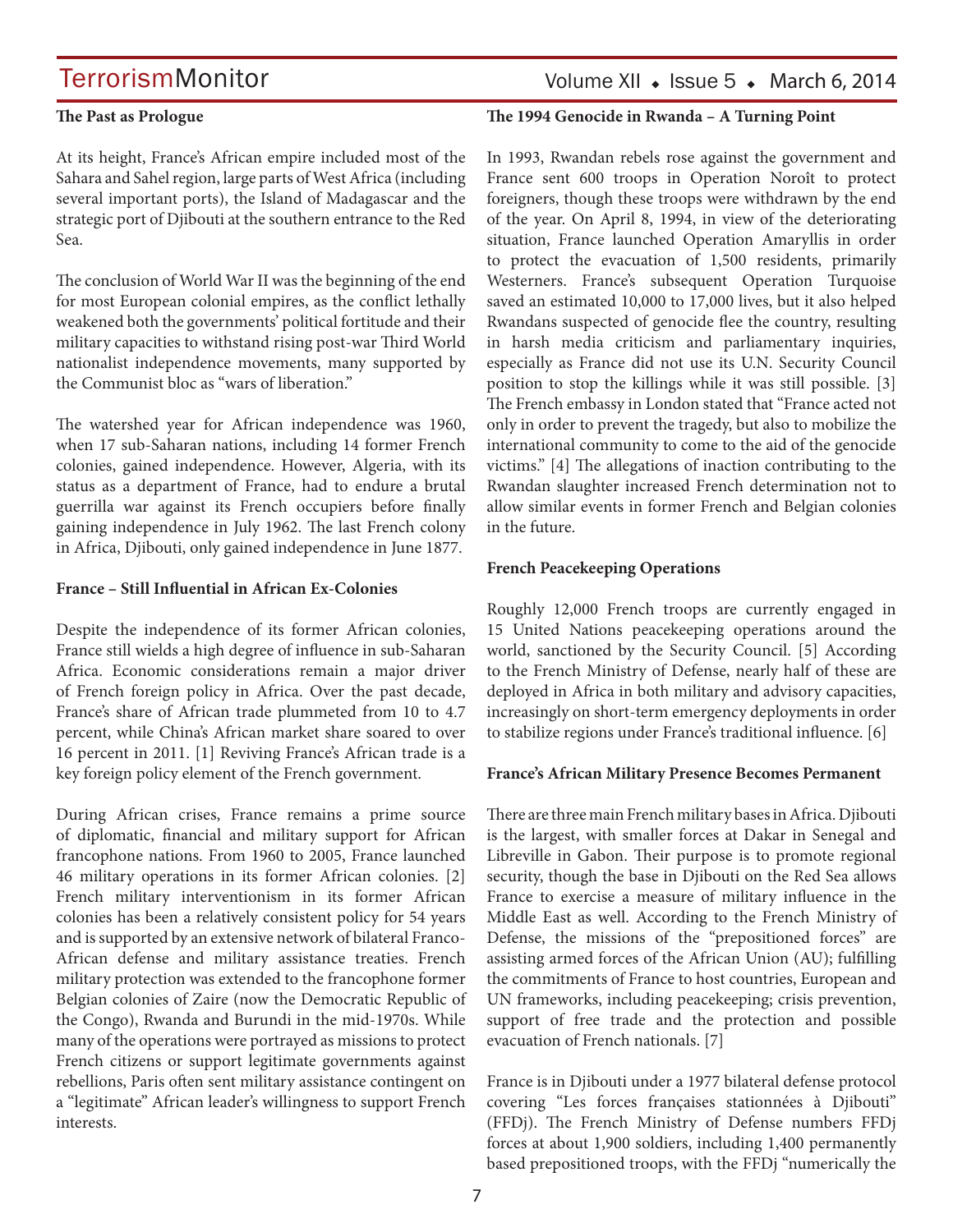# TerrorismMonitor Volume XII • Issue 5 • March 6, 2014

most important French contingent in Africa." [8]

The "Éléments français au Sénégal" (EFS) deploys about 450 soldiers, mostly in Dakar; in 2014, the EFS is slated to run at least 120 training exercises and train about 5,000 African military personnel from neighboring Sahel countries, including Niger, Mali and Mauritania, along with providing assistance to French troops in Mali. [9]

France has deployed armed forces in Gabon since independence under defense agreements signed in August 1960. "Les forces françaises au Gabon" (FFG) currently number about 900 soldiers, including 450 permanently based in Gabon, one of three French reservoirs of prepositioned forces in Africa, with the FFG on alert to support operations in Western and Central Africa. [10]

The ongoing Operation Épervier ("Sparrowhawk") deployment of French troops in Chad began in February 1986 at the request of the Hissène Habré government to contain a Libyan invasion that was threatening the Chadian capital of N'djamena. The 950 French troops still stationed there contribute to both Chad's stability and that of the surrounding region. [11]

Force Licorne, the deployment of 450 French troops in Côte d'Ivoire, dates back to September 2002, when they were dispatched to protect French nationals after an attempted coup. [12]

### **Mali 2013 – Operation Serval ("Wildcat")**

In 2013, France undertook two interventions, one in Mali and another in the CAR. On January 11 2013, Malian authorities requested French assistance in halting armed terrorist groups believed to be advancing towards the capital Bamako. Utilizing its prepositioned forces, France launched a major air and land intervention a few hours later in support of the Malian armed forces. West African and Chadian troops backed by a pro-Bamako Tuareg militia joined them in the second half of January. Eight NATO air forces plus Sweden and the UAE provided non-combat assistance with air transport, aerial refueling and reconnaissance. Within six weeks, French-led forces recaptured all of the towns in northern Mali that had been seized by the Islamists in 2012. [13] French forces now work alongside the United Nations' peacekeeping Mission multidimensionnelle intégrée des Nations unies pour la stabilisation au Mali, (MINUSMA), established by UN Security Council Resolution 2100 to stabilize Mali after the 2012 Tuareg rebellion and Islamist occupation.

About 2,500 French soldiers with armor and attack helicopters are currently serving in Operation Serval in Mali alongside four battalions of AU troops, though further reductions of the size of the French force are underway. [14]

### **Central African Republic - Operation Sangaris**

France has deployed forces to the CAR seven times in just over 30 years, including on three occasions in 1996.

In March 2013, Séléka rebel leader Michel Djotodia seized power, unseating elected president François Bozize and became the second Muslim leader of the predominantly Christian oil-rich country (former CAR president Jean-Bédel Bokassa briefly converted to Islam for three months in 1976 at the urging of Libyan leader Mu'ammar Qaddafi). Some Muslim guerrillas ignored Djotodia's order to disband and went on a rampage, prompting Christians to form anti*balaka* ("anti-machete") vigilante groups in response.

Accordingly, on December 5, 2013, French President François Hollande announced his decision to reinforce French troops in the CAR to prevent a humanitarian disaster, telling reporters: "The Security Council has adopted a resolution, unanimously, which mandates an African force to provide security, to restore stability in the CAR and to protect the population. France will support this operation… Already, 600 French soldiers are on the spot. This number will double in the next few days, if not hours." [15]

But France is now moving beyond unilateral intervention. On December 6-7, 2013, France hosted the Elysée Summit for Peace and Security in Africa, with 53 African delegations and France participating, along with UN, AU, EU, IMF, World Bank and African Development Bank representatives. Participants reiterated their commitment to collective security in Africa and to encouraging peace and promoting human rights. Vice Admiral Marin Gillier, director of the Security and Defense Cooperation Directorate of the Ministère des affaires étrangères (MAE) stated in the wake of the summit's Final Declaration that Directorate priorities are set according to three criteria set by the Elysée, the MAE and the Ministries of Defense and the Interior. The first priority is geographical, centering on the Sahara-Sahel region. The second is to oppose cross-border trafficking in drugs, human beings and armaments. The third and final priority is to preserve the influence of France. Far from constricting French behavior, the Final Declaration is being interpreted in Paris as a mandate to expand French African operations, including deploying a maritime safety system in the Gulf of Guinea. [16]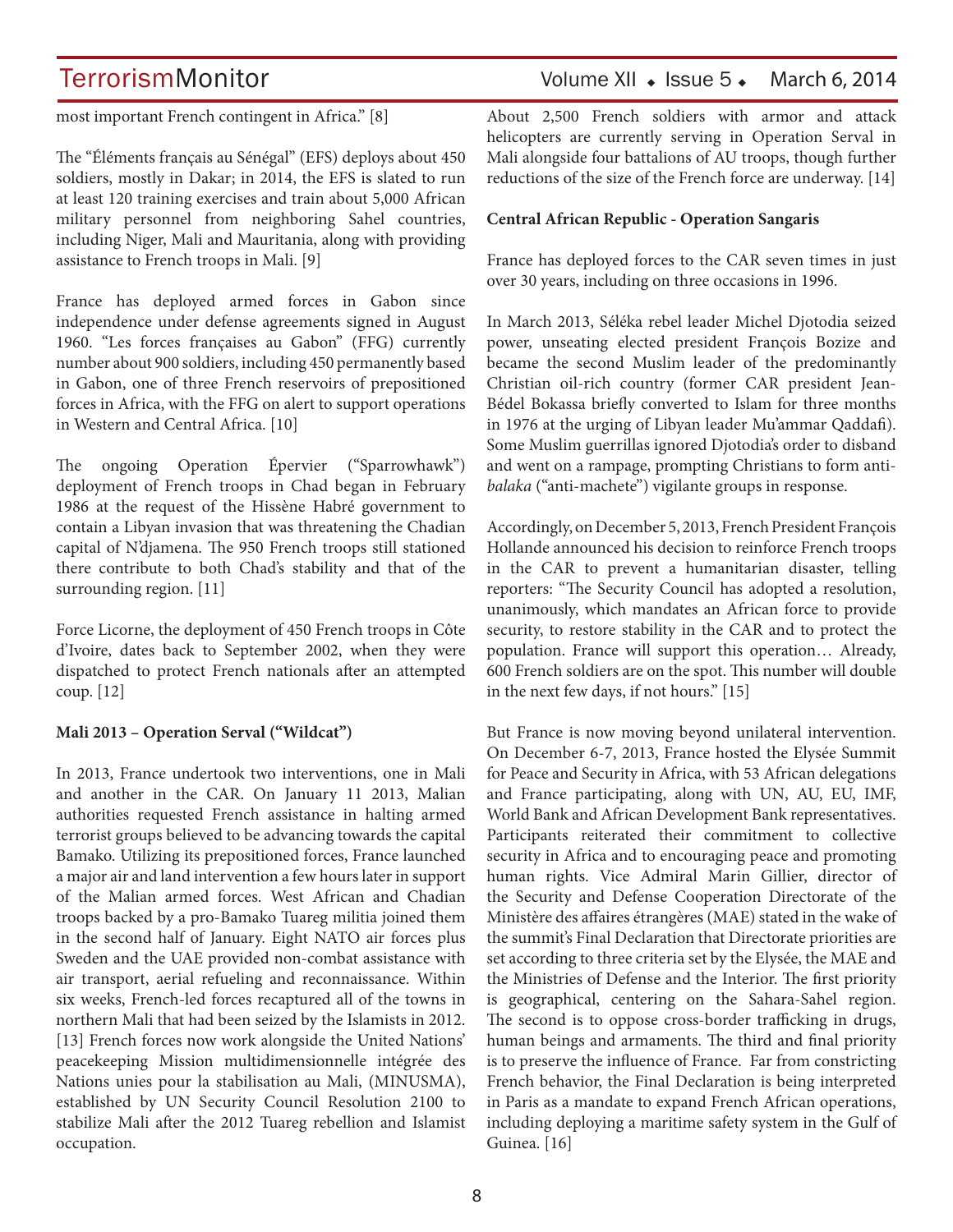On January 10, Djotodia resigned under intense international pressure after failing to end the violence. He was succeeded by former Bangui mayor Catherine Samba Panza as interim president. Panza immediately urged Christian and Muslim militias to cease fighting.

## **Conclusion**

For decades, France viewed much of post-colonial Africa as pré carré, an exclusive sphere of influence. The results of its military footprint in Africa have been mixed. A year after Operation Serval began, Mali's government has reasserted itself through nationwide polls that saw former premier Ibrahim Boubacar Keïta elected president and parliament reopened. Challenges for Mali remain a peaceful settlement with its Tuareg separatists, quashing the remnants of its Islamist insurgency and improving the dire state of the economy.

The picture is cloudier in the CAR. The bloodshed continues, albeit at a reduced rate, and the interim political structure is at best fragile. A number of analysts have described the CAR as a failed state in permanent crisis. Furthermore, the country is surrounded by other poverty wracked, unstable states, including Chad, the Democratic Republic of the Congo, Sudan, South Sudan and Cameroon.

On February 25, the National Assembly approved extending France's 2,000-strong CAR deployment beyond April by a vote of 428 for and 14 against. The same day, French Prime Minister Jean-Marc Ayrault warned his compatriots: "Our action in the CAR is not finished but our efforts have begun to bear fruit," adding that "difficulties are considerable." [17]

France is now encountering increased economic competition for African resource riches from new players in Africa, including China, India, Canada, the United States, Israel, Iran, Brazil, the Gulf States, Turkey, South Africa and Malaysia. Such competition will only intensify in the short and long term. Paris, in the meantime, is prepared to protect its economic assets, ordering Special Forces troops to protect its uranium facilities in Niger.

Multilateral deployments seem to be the way of the future, with France coordinating its activities with such allies as the EU and the United States. For the moment, however, France's prepositioned troops are likely to be the advance units for the foreseeable future of any peacekeeping forces sent into France's former African colonies.

*Dr. John C. K. Daly is a Eurasian foreign affairs and defense policy expert for The Jamestown Foundation and a non-* *resident fellow at the Central Asia-Caucasus Institute in Washington DC.*

Notes

1. Hubert Védrine, Lionel Zinsou,Tidjane Thiam, Jean-Michel Severino, Hakim El Karoui: "15 propositions pour une nouvelle dynamique économique entre l'Afrique et la France," Rapport au Ministre de l'Économie et des Finances, December 2013, http://www.ladocumentationfrancaise.fr/ rapports-publics/134000824/.

2. Christopher Griffin, "French Military Interventions in Africa: Realism vs. Ideology in French Defense Policy and Grand Strategy," Paper prepared for the International Studies Association 2007 Annual Convention, February 28-March 3, 2007, Chicago, IL., http://research.allacademic. com/meta/p\_mla\_apa\_research\_citation/1/7/8/6/2/ p178629\_index.html.

3. "Chronologie des événements [1959-1996]," Mission d'information sur le Rwanda, Assemblée nationale, Paris, December 1998, p. 638. http://www.assemblee-nationale.fr/ dossiers/rwanda/chronolo.asp.

4. Emmanuel Viret, "The French Betrayal of Rwanda" [review], African Studies Review 52(3), December 2009, pp. 188-190. http://muse.jhu.edu/journals/arw/summary/ v052/52.3.viret.html.

5. United Nations, "Les opérations de maintien de la paix: Les opérations en cours," http://www.un.org/fr/ peacekeeping/operations/current.shtml.

6. Raphaël Rossignol, "Les intérêts français en Afrique," Institut Recherche Stratégique de l'École Militaire, Ministère de la Défense, February 13, 2013, http://www. base-aerienne-orange.com/irsem/publications/lettre-del-irsem/les-lettres-de-l-irsem-2012-2013/2013-lettre-de-lirsem/lettre-de-l-irsem-n-1-2013/dossier-strategique/lesinterets-francais-en-afrique.

7. "Les Éléments français au Sénégal," Ministère de la Défense, November, 15, 2013, http://www.defense.gouv.fr/ ema/forces-prepositionnees/senegal/dossier/les-elementsfrancais-au-senegal.

8. "Les forces françaises stationnées à Djibouti," Ministère de la Défense, August 23, 2012, http://www.defense.gouv. fr/ema/forces-prepositionnees/djibouti/dossier/les-forcesfrancaises-stationnees-a-djibouti.

9. "Sénégal: bilan 2013 des éléments français au Sénégal (EFS)," Ministère de la Défense, February 21, 2014, http:// www.defense.gouv.fr/actualites/international/senegal-bilan-2013-des-elements-francais-au-senegal-efs.

10. "Les forces françaises au Gabon," Ministère de la Défense, August 23, 2012, http://www.defense.gouv.fr/ema/ forces-prepositionnees/gabon/dossier/les-forces-francaisesau-gabon.